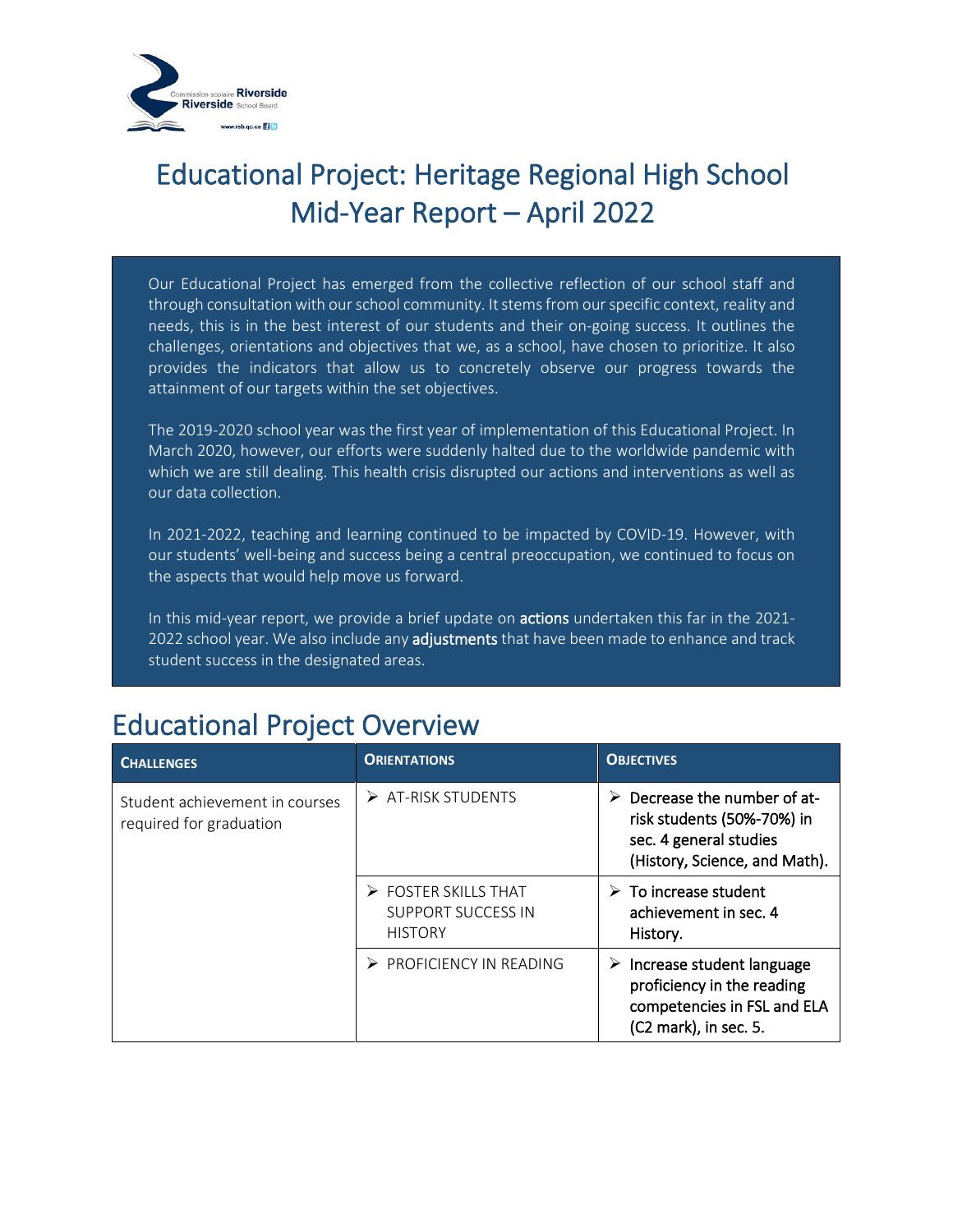

| <b>OBJECTIVE</b>                                                                                                                                                                                                                                                                                                                                            |           | Decrease the number of at-risk students (50%-70%) in sec. 4<br>general studies (History, Science, and Math).                                                                                                                                                                                                                 |             |           |  |
|-------------------------------------------------------------------------------------------------------------------------------------------------------------------------------------------------------------------------------------------------------------------------------------------------------------------------------------------------------------|-----------|------------------------------------------------------------------------------------------------------------------------------------------------------------------------------------------------------------------------------------------------------------------------------------------------------------------------------|-------------|-----------|--|
| <b>INDICATOR</b>                                                                                                                                                                                                                                                                                                                                            |           | The number of at-risk students (50%-70% in two or more<br>identified subjects) in sec. 4 general studies.                                                                                                                                                                                                                    |             |           |  |
| <b>TARGET</b>                                                                                                                                                                                                                                                                                                                                               |           | 10% decrease in the number of at-risk students in sec. 4 general<br>studies, by 2022.                                                                                                                                                                                                                                        |             |           |  |
| <b>ACTIONS UNDERTAKEN</b>                                                                                                                                                                                                                                                                                                                                   |           | $\triangleright$ Weekly tutoring sessions on Zoom (evenings).<br>$\triangleright$ Teacher recuperation periods at lunch.<br>> Mesure funds to provide 20% resource in sec. 4 HIS,<br>SCI, and Math CST.<br>$\triangleright$ Sharing the "at-risk" list with the teachers and support<br>staff that work with these students. |             |           |  |
| <b>MEASURE MONIES DEDICATED</b><br><b>TO THIS OBJECTIVE</b><br>(IF APPLICABLE)                                                                                                                                                                                                                                                                              |           | <b>MESURE # 016-3-23321-130 (Tutoring)</b><br>MESURE # 016-3-24225-130 (Resource)                                                                                                                                                                                                                                            |             |           |  |
| <b>TRACKING MEANS</b><br>(ACTIONS AND/OR<br><b>STUDENT PROGRESS)</b>                                                                                                                                                                                                                                                                                        |           | At-risk filters done mid-year by our TOS.<br>➤                                                                                                                                                                                                                                                                               |             |           |  |
|                                                                                                                                                                                                                                                                                                                                                             |           | <b>RESULTS</b>                                                                                                                                                                                                                                                                                                               |             |           |  |
| 2018-2019                                                                                                                                                                                                                                                                                                                                                   | 2019-2020 | 2020-2021                                                                                                                                                                                                                                                                                                                    | 2021-2022   | 2022-2023 |  |
| 39%                                                                                                                                                                                                                                                                                                                                                         | 31%       | $MID = 44%$                                                                                                                                                                                                                                                                                                                  | $MID = 43%$ |           |  |
|                                                                                                                                                                                                                                                                                                                                                             |           | $END = 27%$                                                                                                                                                                                                                                                                                                                  | $END = TBD$ |           |  |
| <b>MID-YEAR REFLECTION AND ADJUSTMENTS</b>                                                                                                                                                                                                                                                                                                                  |           |                                                                                                                                                                                                                                                                                                                              |             |           |  |
| LIKE LAST YEAR, THE ONLINE TUTORING OPTIONS HAVE ENABLED STUDENTS TO ATTEND MORE EASILY. WE<br>CONTINUE TO NOTICE AN INCREASE IN THE NUMBER OF STUDENTS USING THIS SERVICE.<br>NOW THAT WE ARE BACK TO A YEAR WITH FORMAL MEES EXAMINATIONS, WE ARE STARTING TO<br>EXPERIENCE THE GAP OF LEARNING/KNOWLEDGE THAT IS A RESULT OF THE PANDEMIC INTERRUPTIONS. |           |                                                                                                                                                                                                                                                                                                                              |             |           |  |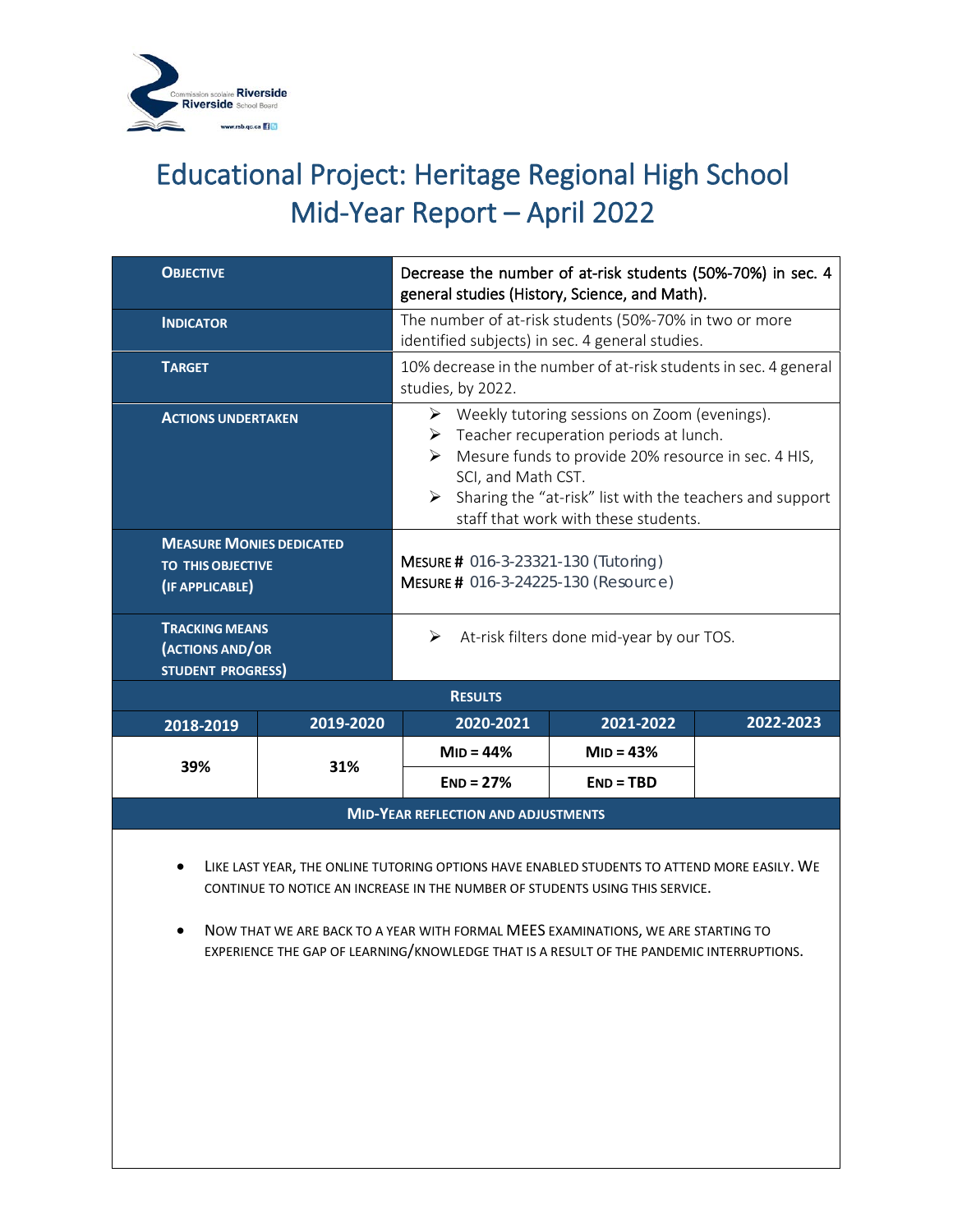

| <b>OBJECTIVE</b>                                                                                                                                        |                  | To increase student achievement in sec. 4 History.                                                                                                                                   |                 |           |
|---------------------------------------------------------------------------------------------------------------------------------------------------------|------------------|--------------------------------------------------------------------------------------------------------------------------------------------------------------------------------------|-----------------|-----------|
| <b>INDICATOR</b>                                                                                                                                        |                  | Sec. 4 student success rate in sec. 4 History (Final Grade).                                                                                                                         |                 |           |
| <b>TARGET</b>                                                                                                                                           |                  | Increase by 5% the sec. 4 History overall results, by 2022.                                                                                                                          |                 |           |
| <b>ACTIONS UNDERTAKEN</b>                                                                                                                               |                  | Weekly tutoring sessions on Zoom (evenings).<br>≻<br>Mesure funds used to provide a 20% resource<br>➤<br>teacher.<br>Blended teacher approach for the sec. 4 resource<br>➤<br>group. |                 |           |
| <b>MEASURE MONIES DEDICATED</b><br><b>TO THIS OBJECTIVE</b><br>(IF APPLICABLE)                                                                          |                  | <b>MESURE # 016-3-23321-130 (Tutoring)</b><br><b>MESURE # 016-3-24225-130 (Resource)</b>                                                                                             |                 |           |
| <b>TRACKING MEANS</b><br>(ACTIONS AND/OR<br><b>STUDENT PROGRESS)</b>                                                                                    |                  | At-risk filters done mid-year by our TOS.<br>➤                                                                                                                                       |                 |           |
|                                                                                                                                                         |                  | <b>RESULTS</b>                                                                                                                                                                       |                 |           |
| 2018-2019                                                                                                                                               | 2019-2020        | 2020-2021                                                                                                                                                                            | 2021-2022       | 2022-2023 |
| 86.9% SUCCESS RATE                                                                                                                                      | 98.3%SUCCESSRATE | $MID = 75% SR$                                                                                                                                                                       | $MID = 81\% SR$ |           |
|                                                                                                                                                         |                  | $END = 95\% SR$                                                                                                                                                                      | $END = TBD$     |           |
| <b>MID-YEAR REFLECTION AND ADJUSTMENTS</b>                                                                                                              |                  |                                                                                                                                                                                      |                 |           |
| WITH THE RETURN OF THE MEES EXAM THIS YEAR, STUDENTS ARE MORE STRESSED AND ANXIOUS. IN TURN,<br>THIS COULD HAVE AN IMPACT ON THEIR OVERALL PERFORMANCE. |                  |                                                                                                                                                                                      |                 |           |